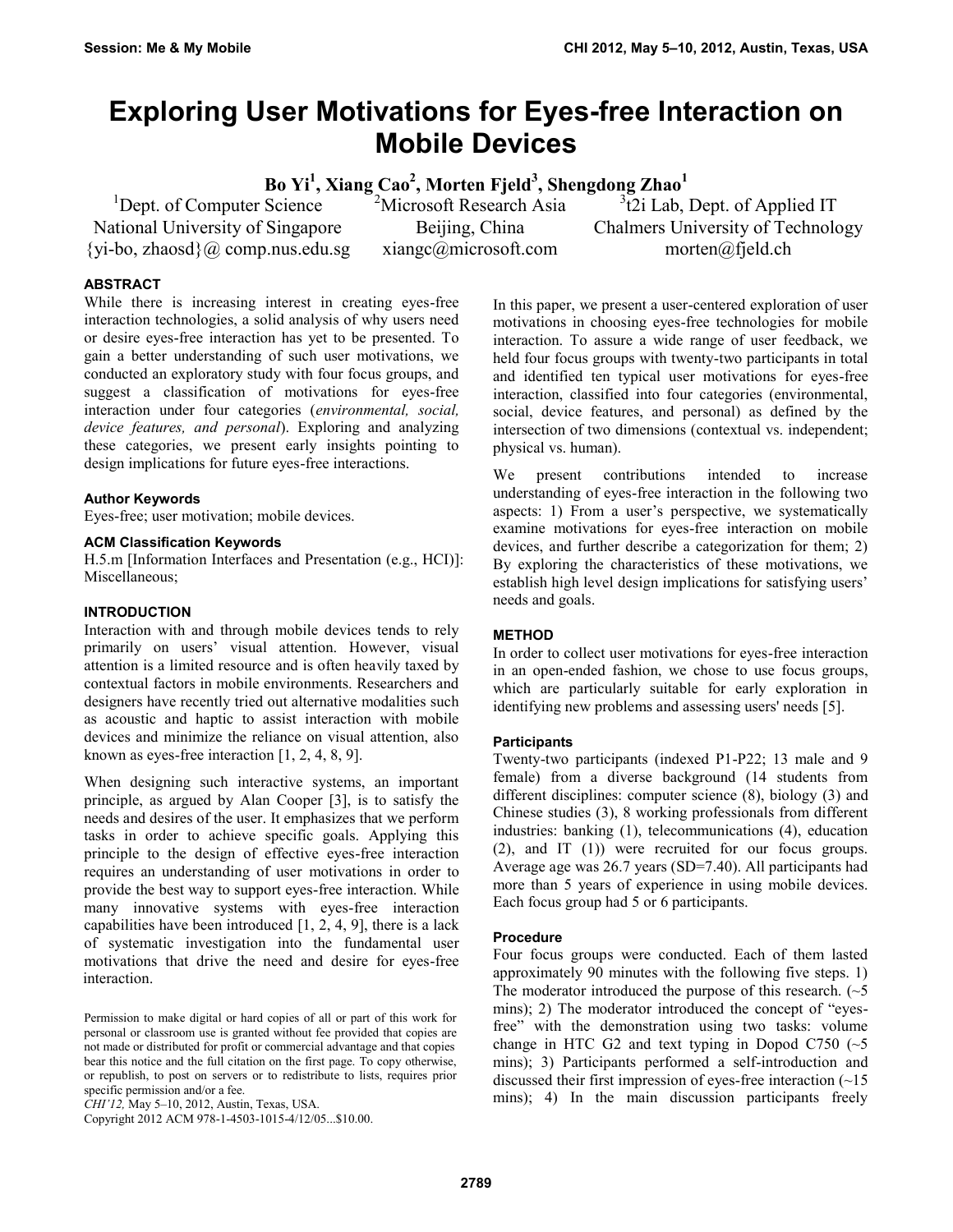discussed three themes: a) situations where visual interaction is not suitable, b) experience of using eyes-free interaction and c) expectations of eyes-free technologies  $(\sim)$  hour); 5) Summary and debriefing  $(\sim)10$  mins).

# **Analysis**

Each focus group was filmed; the recordings were transcribed and coded based on the Grounded Theory [\[7\]](#page-3-6) by the two experimenters. The following measures were taken to minimize the influence of less logical statements that often occur in focus groups towards the validity of motivation categorization: 1) Participants were encouraged and guided by the moderator to reflect on and verbalize the underlying logical meaning behind their statements; 2) During the coding phase, less logical statements that were not backed up by other statements were not used as evidence.

# **A CATEGORIZATION OF MOTIVATIONS**

Via clustering and merging, ten motivations for using eyesfree interaction in mobile context (identified as M1 to M10) emerged from the focus groups. We identified the properties of each motivation and found that they were related to specific settings and originated in either the physical or human realm. Based on this observation, the ten motivations were categorized along two orthogonal dimensions as shown in Table 1.

|            | <b>Physical</b>                                                                                                                                                 | Human                                                                                                                                                                    |
|------------|-----------------------------------------------------------------------------------------------------------------------------------------------------------------|--------------------------------------------------------------------------------------------------------------------------------------------------------------------------|
| Contextual | <b>Environmental</b><br><b>M1:</b> Enable operations<br>under extreme lighting<br>conditions (e.g. [2])<br>M2: Improve safety in<br>task-switching $(e.g. [2])$ | Social<br>M3: Foster social<br>respect $(e.g. [1])$<br>M4: Avoid interruption to<br>social activities (e.g. [1])<br><b>M5: Protect private</b><br>information (e.g. [4]) |
| ndependent | <b>Device Features</b>                                                                                                                                          | Personal<br><b>M8: Entertainment</b>                                                                                                                                     |
|            | <b>M6:</b> Enable operation<br>with no/small screen<br>(e.g. [9])<br>M7: Enable multitasking<br>on same device (e.g. [4])                                       | <b>M9</b> : Serve desire for<br>self-expression<br>M10: Lower perceived<br>effort                                                                                        |

#### **Table 1. Categorization of user motivations for using eyes-free interaction: based on two dimensions (contextual vs. independent; physical vs. human) we sorted all motivations into four categories (environmental, social, device features, and personal).**

The first dimension is the context dependency, which can be either contextual or independent. The second dimension is the realm, which can be either physical or human. Crossing these two dimensions results in four categories: environmental, social, device features, and personal. Now, we present, examine, exemplify, and discuss the ten motivations (M1 to M10) by category.

### **Environmental (contextual + physical)**

In many environments interaction with mobile devices is interfered with or prevented by the characteristics of that environment.

As participants indicated, extreme lighting conditions are a major source of interference to visual perception (M1) [\[2\]](#page-3-1). which can be either too bright or too dark. In the former situation, participants complained that overly bright situations, such as direct sunlight, often make the screen unreadable, *"It's hard for me to read the text while walking in bright light. So I have to try to find a place without so much light."* (P3) In the latter situation, one participant mentioned her experience when working in a dark room for film development: *"I often needed to answer calls or wanted to switch the music, but I was developing photographs in a dark room where the light from the screen was not allowed."* (P5)

Another motivation frequently mentioned is improving safety in contexts where switching visual attention between the device and the physical environment poses safety concerns (M2) [\[2\]](#page-3-1). For example, it is hazardous to switch visual attention between a mobile device and the road while driving. Nonetheless, such simultaneous usage is often unavoidable: *"Everyone knows it's dangerous to use mobile phones while driving, but I just want to use it. I think it's a part of my life."* (P8)

## **Social (contextual + human)**

As indicated by Palen et al. [\[6\]](#page-3-7), using mobile devices has become a part of social norms. However, in some situations overtly using a mobile device is socially inappropriate (M3 and M4), while some other situations raised privacy concerns (M5).

In some social settings, openly interacting with mobile devices is unanticipated and sometimes unacceptable. For instance, while talking with others, frequently playing with mobile phones is impolite and may leave a bad impression on the other party. Nonetheless, sometimes attending to the mobile device is necessary (e.g. an urgent message). In that case, users can be motivated to use eyes-free interaction to reduce the perceived interference between mobile interaction and the surrounding social activities to maintain social respect (M3) to others [\[1\]](#page-3-0), *"When I was doing a presentation, a phone call came and I felt the vibration. I couldn't take it out because it was impolite. So I just reached into the pocket and pressed the end button."* (P10)

In other situations, users may voluntarily desire to pay more attention to the surrounding social activity, such as when attending a lecture. In that case, avoiding the interruption to the social activities (M4) can motivate users to adopt eyesfree interaction [\[1\]](#page-3-0). For example, one participant described such a situation where eyes-free interaction can facilitate quick responses – *"I often text messages in class. But in math class, sometimes I had to copy the formulas written by*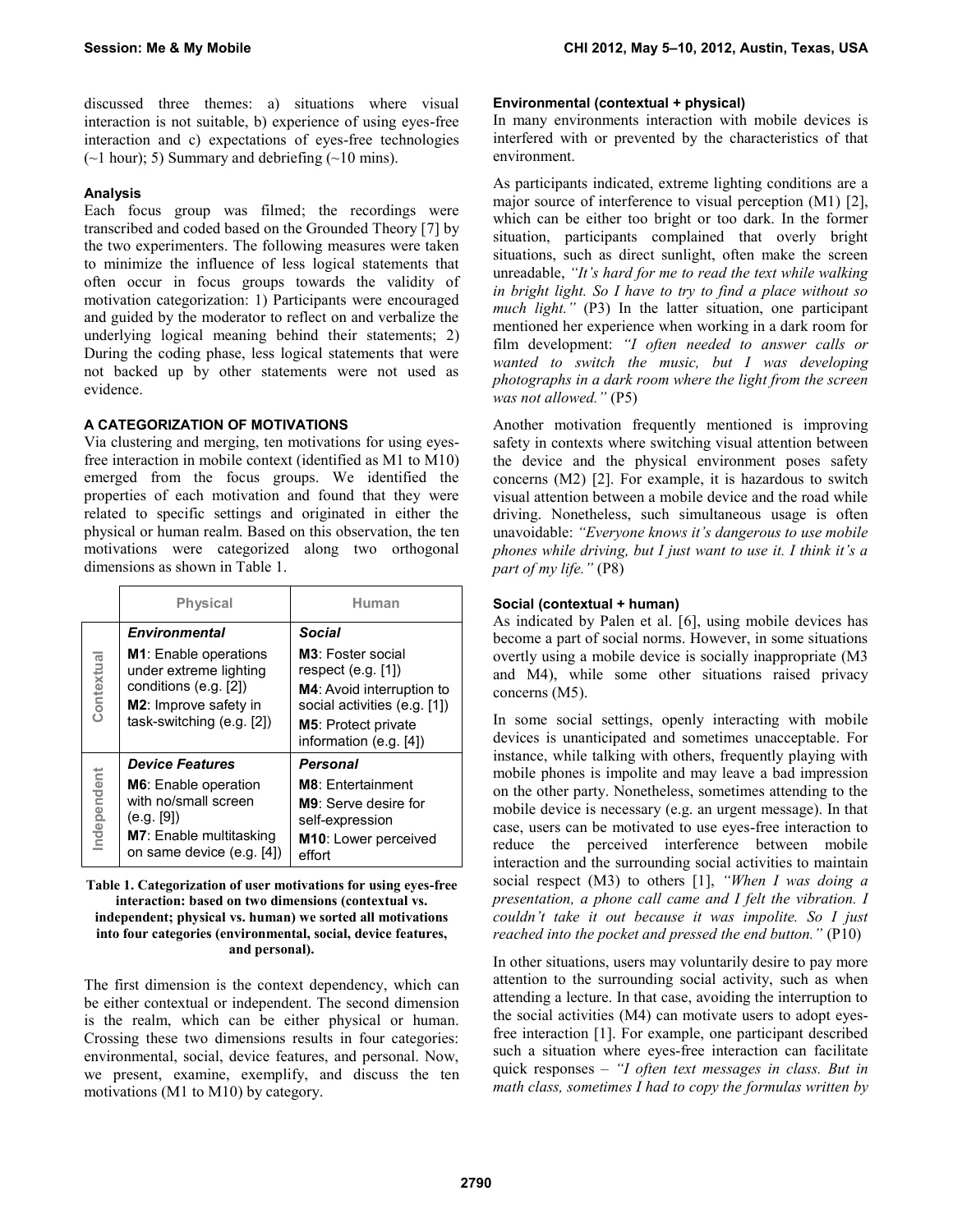*the teacher so that I couldn't pay attention to the received messages. So sometimes I missed some appointments."* (P3)

Besides maintaining social relationships, users may also be motivated to use eyes-free interaction for protecting privacy. More specifically, interaction relying on visual feedback has the danger of leaking private information to others in social contexts (M5) [\[4\]](#page-3-2). Eyes-free interaction is expected to reduce this risk by hiding the user input (e.g. the operation of pressing buttons) and/or the device output (e.g. displayed visual information). As one participant indicated, *"I am always worried that my password could be seen by others when I am in a queue."* (P11)

## **Device Features (independent + physical)**

Sometimes, users would like to use eyes-free interaction with their mobile devices due to the physical constraint of the devices themselves. In order to overcome inconveniences (M6 and M7) caused by device constraints, users are motivated to adopt eyes-free interaction.

Participants mentioned two types of inconveniences related to eyes-free interaction on mobile devices. On one hand, devices designed with small or even no screens (M6) make interaction using visual feedback difficult and/or irrelevant [\[9\]](#page-3-4). For example, *"There is no screen on my iPod shuffle. But I can operate it very well just with the audio feedback."* (P2) On the other hand, interruptions can happen while performing multiple tasks on the same mobile device (M7) [\[4\]](#page-3-2), which can motivate users to use eyes-free interaction to reduce the interruption: *"When talking with my customers on the phone, I have to frequently check my schedule in my phone to make appointments. So I have to frequently suspend the phone conversation to look at the screen. It's very inconvenient."* (P20)

# **Personal (independent + human)**

In addition to achieving practical goals, eyes-free interaction is also motivated by personal factors. In this category, the motivations (M8, M9, and M10) are more intrinsic to the users themselves and not necessarily dependent on devices or contexts.

Some participants indicated that they would like to use eyes-free interaction just because they thought it was fun to use (M8). The joy is generated from the unusual experience and the resulting sense of accomplishment. As one participant said, *"I can experience very different things when I am using eyes-free interaction. I think I am very good if I can succeed."* (P17)

Several participants also indicated that their desires for selfexpression (M9) made them take the initiative to use eyesfree interaction. One participant said, *"It's cool to show my friends that I can use my phone without using my eyes. I think they envied me and I felt proud."* (P10)

Interestingly, participants mentioned that sometimes they used eyes-free interaction even when it was possible to

visually focus on the mobile devices. An underlying reason may be that some users perceived the cognitive/physical effort for eyes-free interaction (M10) to be lower than for visual interaction. For example, one participant mentioned, *"When I enter the library, I need to switch my phone to silent mode. But it's troublesome to take the phone out. So I like to do it in my pocket without looking at the phone."* (P4)

# **DISCUSSION**

Although our investigation has covered a variety of different motivations, this is meant to be a list of representative motivations instead of an exhaustive one. We expect the categorization suggested will help to identify more user motivations in the future. Still, we believe this list provides a solid initial basis for discussion of design insights for the diversity of motivations, the concurrency and shifting of motivations, and related design implications.

## **Diversity of Motivations**

Our results have shown that there is a diversity of motivations for eyes-free interaction, ranging from environmental constraints to personal intentions. Designing a single eyes-free solution to cover all those motivations is challenging and perhaps undesired, but it is essential for designers to be aware of this diversity. Much research has focused on eyes-free interaction widgets, which are more or less designed as a general technique (e.g. earPod [\[9\]](#page-3-4)). However, in order for such inventions to be widely adopted by users, mechanisms to adapt and customize them to various user motivations may be key.

By exploring the diversity of motivations, we also surprisingly find that personal intentions may play an important role in motivating eyes-free interaction. On one hand, this reveals future potential innovations such as the design of eyes-free systems for entertainment. On the other hand, perhaps more significantly, it highlights the role of enjoyment when designing eyes-free interaction.

#### **Concurrency and Shifting of Motivations**

It is important for designers to understand how multiple motivations can play a joint role. That is, frequently a small number of motivations are not independent and may all be in effect concurrently during an activity.

In our study, concurrency of motivations is observed in two aspects. First, as a kind of basic demand, it is quite common for users to mix M10 together with other motivations. For example, participants who reported to be in outdoor environments with bright sunlight also complained that the small screen influenced their operations and that they expected eyes-free interaction to require less effort.

*"Sometimes when I am walking (M2) in bright daylight (M1), I have to search for someone's contact information in my phone. I have to make too much effort (M10) to recognize the text in the small screen (M6)."* (P19)